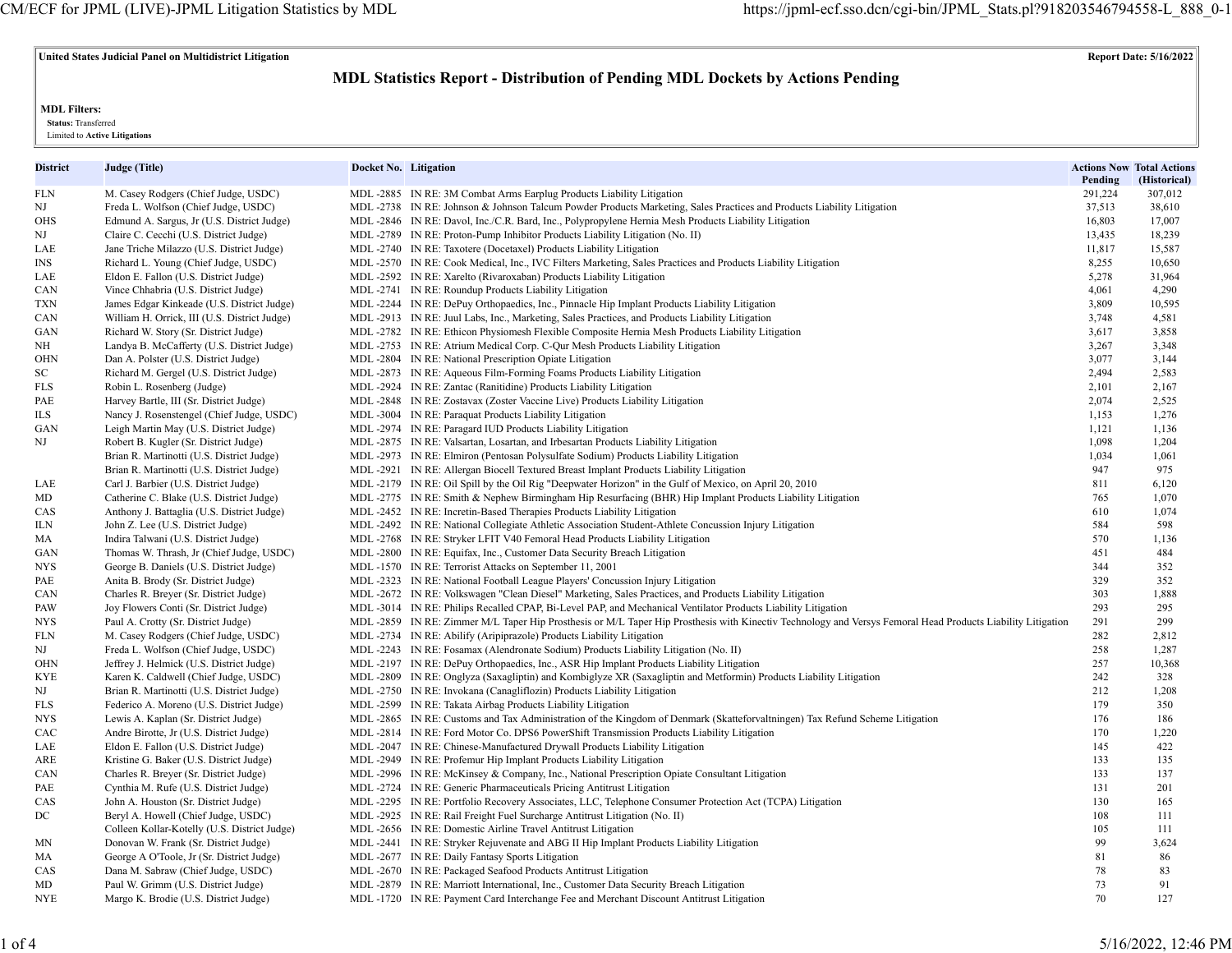| FLS        | Cecilia M. Altonaga (Chief Judge, USDC)       | MDL-2989 IN RE: January 2021 Short Squeeze Trading Litigation                                                         | 57 | 62      |
|------------|-----------------------------------------------|-----------------------------------------------------------------------------------------------------------------------|----|---------|
| CAN        | Jon S. Tigar (U.S. District Judge)            | MDL -1917 IN RE: Cathode Ray Tube (CRT) Antitrust Litigation                                                          | 56 | 75      |
|            |                                               |                                                                                                                       |    |         |
| ILN        | Edmond E. Chang (U.S. District Judge)         | MDL-2964 IN RE: Society Insurance Company COVID-19 Business Interruption Protection Insurance Litigation              | 52 | 53      |
|            | Rebecca R. Pallmeyer (Chief Judge, USDC)      | MDL-3026 IN RE: Abbott Laboratories, et al., Preterm Infant Nutrition Products Liability Litigation                   | 52 | 52      |
| <b>NYS</b> | Naomi Reice Buchwald (Sr. District Judge)     | MDL -2262 IN RE: Libor-Based Financial Instruments Antitrust Litigation                                               | 48 | 78      |
| <b>MOW</b> | Brian C. Wimes (U.S. District Judge)          | MDL -3019 IN RE: T-Mobile Customer Data Security Breach Litigation                                                    | 46 | 46      |
| NJ         | Madeline C. Arleo (U.S. District Judge)       | MDL-2904 IN RE: American Medical Collection Agency, Inc., Customer Data Security Breach Litigation                    | 44 | 54      |
| OR         | Michael H. Simon (U.S. District Judge)        | MDL-2828 IN RE: Intel Corp. CPU Marketing, Sales Practices and Products Liability Litigation                          | 43 | 45      |
| MIE        | Sean F. Cox (U.S. District Judge)             | MDL -2311 IN RE: Automotive Parts Antitrust Litigation                                                                | 38 | 379     |
| CAN        | Vince Chhabria (U.S. District Judge)          | MDL -2843 IN RE: Facebook, Inc., Consumer Privacy User Profile Litigation                                             | 36 | 42      |
|            | Maxine M Chesney (Sr. District Judge)         | MDL -2918 IN RE: Hard Disk Drive Suspension Assemblies Antitrust Litigation                                           | 34 | 35      |
|            | Joan N. Ericksen (U.S. District Judge)        | MDL-2666 IN RE: Bair Hugger Forced Air Warming Devices Products Liability Litigation                                  | 34 | 5,878   |
| MΝ         |                                               |                                                                                                                       |    |         |
| FLM        | Harvey E. Schlesinger (Sr. District Judge)    | Virginia Maria Hernandez Covington (Sr. District Judge) MDL -2626 IN RE: Disposable Contact Lens Antitrust Litigation | 33 | 60      |
| VAE        | Anthony J. Trenga (U.S. District Judge)       | MDL -2915 IN RE: Capital One Consumer Data Security Breach Litigation                                                 | 33 | 65      |
| <b>NYS</b> | Paul G. Gardephe (U.S. District Judge)        | MDL -2673 IN RE: Treasury Securities Auction Antitrust Litigation                                                     | 32 | 43      |
| PAW        | Mark R. Hornak (Chief Judge, USDC)            | MDL -2969 IN RE: Erie COVID-19 Business Interruption Protection Insurance Litigation                                  | 32 | 32      |
|            | Joy Flowers Conti (Sr. District Judge)        | MDL-3021 IN RE: SoClean, Inc., Marketing, Sales Practices and Products Liability Litigation                           | 32 | 32      |
|            |                                               |                                                                                                                       |    |         |
| MOE        | Stephen N. Limbaugh, Jr (U.S. District Judge) | MDL -2820 IN RE: Dicamba Herbicides Litigation                                                                        | 31 | 55      |
| <b>NYS</b> | P. Kevin Castel (Sr. District Judge)          | MDL -3010 IN RE: Google Digital Advertising Antitrust Litigation                                                      | 30 | 30      |
| SC         | Joseph F. Anderson, Jr (Sr. District Judge)   | MDL -2972 IN RE: Blackbaud, Inc., Customer Data Security Breach Litigation                                            | 29 | 31      |
| МA         | Denise J. Casper (U.S. District Judge)        | MDL-2938 IN RE: Evenflo Company, Inc., Marketing, Sales Practices and Products Liability Litigation                   | 28 | 28      |
| <b>NYS</b> | Valerie E. Caproni (U.S. District Judge)      | MDL-2548 IN RE: Commodity Exchange, Inc., Gold Futures and Options Trading Litigation                                 | 28 | 29      |
| CAC        | John A. Kronstadt (U.S. District Judge)       | MDL -2905 IN RE: ZF-TRW Airbag Control Units Products Liability Litigation                                            | 27 | 27      |
| ILN        | Elaine E. Bucklo (Sr. District Judge)         | MDL -2931 IN RE: Delta Dental Antitrust Litigation                                                                    | 27 | 28      |
| MOE        | Sarah E. Pitlyk (U.S. District Judge)         | MDL -2993 IN RE: Crop Inputs Antitrust Litigation                                                                     | 26 | 27      |
| TXN        | David C. Godbey (U.S. District Judge)         | MDL-2099 IN RE: Stanford Entities Securities Litigation                                                               | 26 | 155     |
| ILN        | Manish S. Shah (U.S. District Judge)          | MDL-2842 IN RE: Chicago Board Options Exchange Volatility Index Manipulation Antitrust Litigation                     | 25 | 28      |
|            |                                               | MDL-3025 IN RE: Procter & Gamble Aerosol Products Marketing and Sales Practices Litigation                            | 25 | 25      |
| OHS        | Michael H. Watson (U.S. District Judge)       |                                                                                                                       |    |         |
| CAN        | Jacqueline Scott Corley (Magistrate Judge)    | MDL-2773 IN RE: Qualcomm Antitrust Litigation                                                                         | 24 | 35      |
| FLM        | Roy B. Dalton, Jr (U.S. District Judge)       | MDL -3006 IN RE: Tasigna (Nilotinib) Products Liability Litigation                                                    | 24 | 24      |
| ΜN         | John R. Tunheim (Chief Judge, USDC)           | MDL-2998 IN RE: Pork Antitrust Litigation                                                                             | 24 | 24      |
| PAE        | Eduardo C. Robreno (Sr. District Judge)       | MDL -875 IN RE: Asbestos Products Liability Litigation (No. VI)                                                       | 24 | 192,126 |
| CAS        | Larry Alan Burns (Sr. District Judge)         | MDL -2992 IN RE: Bank of America California Unemployment Benefits Litigation                                          | 23 | 31      |
| ALN        | R. David Proctor (U.S. District Judge)        | MDL -2406 IN RE: Blue Cross Blue Shield Antitrust Litigation                                                          | 22 | 89      |
| CAN        | Edward M. Chen (U.S. District Judge)          | MDL-2777 IN RE: Chrysler-Dodge-Jeep EcoDiesel Marketing, Sales Practices and Products Liability Litigation            | 22 | 52      |
|            | James Donato (U.S. District Judge)            | MDL -2801 IN RE: Capacitors Antitrust Litigation (No. III)                                                            | 22 | 22      |
| ILN        | Virginia M. Kendall (U.S. District Judge)     | MDL -2867 IN RE: Local TV Advertising Antitrust Litigation                                                            | 22 | 22      |
| CAN        | Charles R. Breyer (Sr. District Judge)        | MDL -2184 IN RE: Google Inc. Street View Electronic Communications Litigation                                         | 21 | 21      |
| NYS.       | Vernon S. Broderick (U.S. District Judge)     | MDL -2542 IN RE: Keurig Green Mountain Single-Serve Coffee Antitrust Litigation                                       | 21 | 30      |
|            |                                               |                                                                                                                       |    |         |
| PAE        | Gene E.K. Pratter (U.S. District Judge)       | MDL-2002 IN RE: Processed Egg Products Antitrust Litigation                                                           | 21 | 33      |
|            | Timothy J. Savage (U.S. District Judge)       | MDL -2460 IN RE: Niaspan Antitrust Litigation                                                                         | 21 | 23      |
| NCW        | Kenneth D. Bell (U.S. District Judge)         | MDL -2947 IN RE: Lowe's Companies, Inc., Fair Labor Standards Act (FLSA) and Wage and Hour Litigation                 | 20 | 20      |
| CAN        | James Donato (U.S. District Judge)            | MDL -2981 IN RE: Google Play Store Antitrust Litigation                                                               | 19 | 20      |
| DE         | Richard G. Andrews (U.S. District Judge)      | MDL -2930 IN RE: Entresto (Sacubitril/Valsartan) Patent Litigation                                                    | 19 | 19      |
| FLS        | Kenneth A. Marra (Sr. District Judge)         | MDL-1916 IN RE: Chiquita Brands International, Inc., Alien Tort Statute and Shareholders Derivative Litigation        | 19 | 31      |
| <b>MOW</b> | Gary A. Fenner (Sr. District Judge)           | MDL -2709 IN RE: Dollar General Corp. Motor Oil Marketing and Sales Practices Litigation                              | 19 | 26      |
| VAE        | Rebecca Beach Smith (U.S. District Judge)     | MDL -2836 IN RE: Zetia (Ezetimibe) Antitrust Litigation                                                               | 19 | 23      |
| ILN        | Robert M. Dow, Jr (U.S. District Judge)       | MDL -2817 IN RE: Dealer Management Systems Antitrust Litigation                                                       | 18 | 23      |
| LAE        | Jane Triche Milazzo (U.S. District Judge)     | MDL -3023 IN RE: Taxotere (Docetaxel) Eye Injury Products Liability Litigation                                        | 18 | 18      |
|            |                                               | MDL-2428 IN RE: Fresenius GranuFlo/NaturaLyte Dialysate Products Liability Litigation                                 | 17 |         |
| MA         | Douglas P. Woodlock (Sr. District Judge)      |                                                                                                                       |    | 4,516   |
| <b>MOW</b> | Beth Phillips (Chief Judge, USDC)             | MDL -2945 IN RE: Ahern Rentals, Inc., Trade Secret Litigation                                                         | 17 | 19      |
| NM         | James O. Browning (U.S. District Judge)       | MDL-2695 IN RE: Santa Fe Natural Tobacco Company Marketing and Sales Practices Litigation                             | 17 | 17      |
| FLS        | Raag Singhal (Judge)                          | MDL-3015 IN RE: Johnson & Johnson Sunscreen Marketing, Sales Practices and Products Liability Litigation              | 16 | 16      |
| ILN        | John Z. Lee (U.S. District Judge)             | MDL-2948 IN RE: TikTok, Inc., Consumer Privacy Litigation                                                             | 16 | 22      |
|            | John Robert Blakey (Honorable)                | MDL-3009 IN RE: Seresto Flea and Tick Collar Marketing, Sales Practices and Products Liability Litigation             | 16 | 16      |
| MΝ         | John R. Tunheim (Chief Judge, USDC)           | MDL-2642 IN RE: Fluoroquinolone Products Liability Litigation                                                         | 16 | 1,269   |
| NYW        | Geoffrey W. Crawford (U.S. District Judge)    | MDL-2903 IN RE: Fisher-Price Rock 'n Play Sleeper Marketing, Sales Practices, and Products Liability Litigation       | 16 | 16      |
| FLS        | K. Michael Moore (U.S. District Judge)        | MDL -2832 IN RE: Liquid Toppings Dispensing System ('447) Patent Litigation                                           | 15 | 15      |
| MIE        | Matthew F. Leitman (U.S. District Judge)      | MDL-2818 IN RE: General Motors Air Conditioning Marketing and Sales Practices Litigation                              | 15 | 15      |
| NJ         | Michael A. Shipp (U.S. District Judge)        | MDL -2779 IN RE: FieldTurf Artificial Turf Marketing and Sales Practices Litigation                                   | 15 | 17      |
|            |                                               |                                                                                                                       |    |         |
| <b>NYE</b> | Nina Gershon (Sr. District Judge)             | MDL-2819 IN RE: Restasis (Cyclosporine Ophthalmic Emulsion) Antitrust Litigation                                      | 15 | 21      |
| <b>NYS</b> | Vernon S. Broderick (U.S. District Judge)     | MDL -1358 IN RE: Methyl Tertiary Butyl Ether ("MTBE") Products Liability Litigation                                   | 15 | 190     |
| GAN        | Jean-Paul Boulee (Judge)                      | MDL-2933 IN RE: TransUnion Rental Screening Solutions, Inc., Fair Credit Reporting Act (FCRA) Litigation              | 14 | 14      |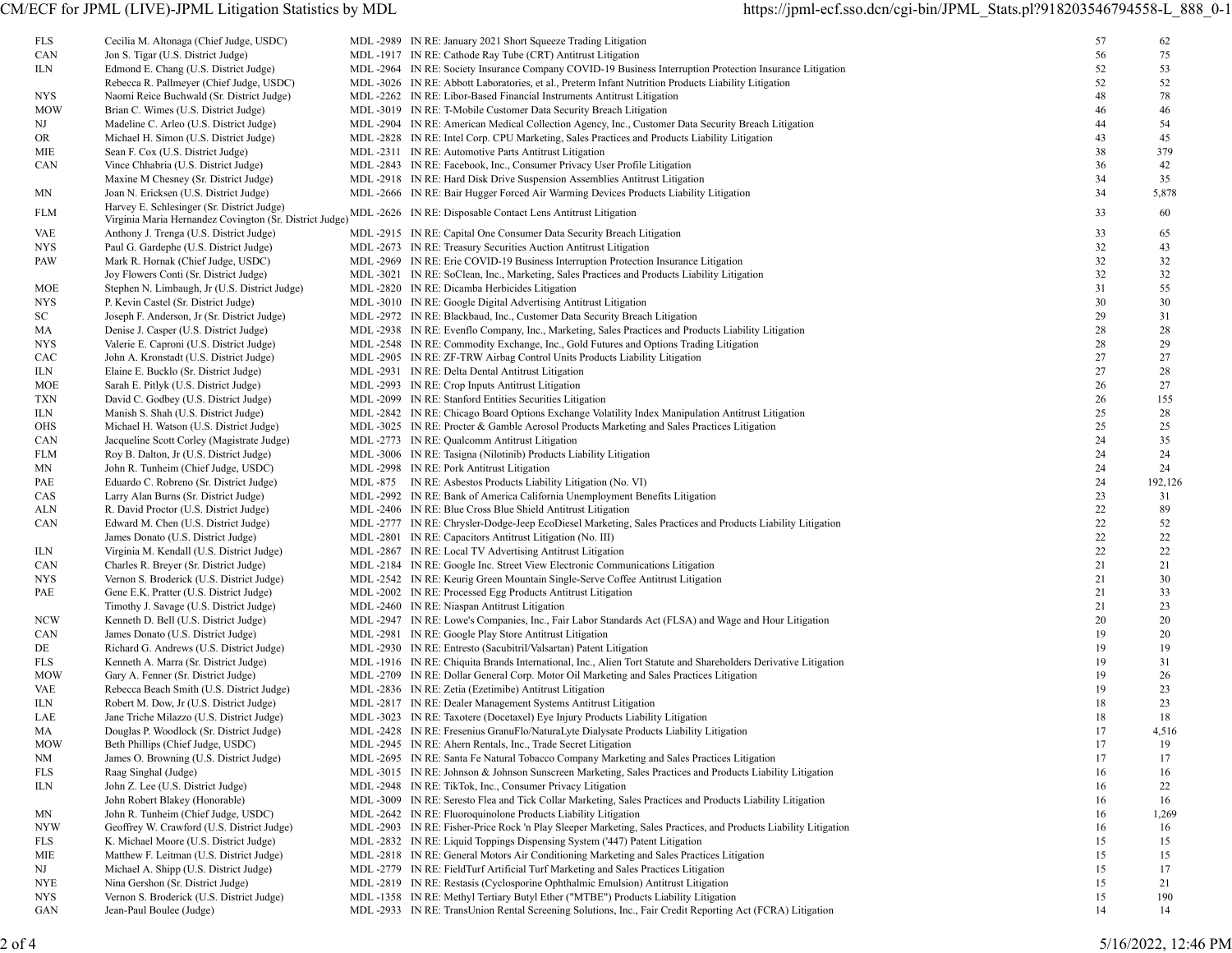ILN Harry D. Leinenweber (Sr. District Judge) MIE David M. Lawson (U.S. District Judge) NYS John G Koeltl (U.S. District Judge) OKN Terence C. Kern (Sr. District Judge) DE Colm F. Connolly (Chief Judge, USDC) FLS Darrin P. Gayles (U.S. District Judge) NYS P. Kevin Castel (Sr. District Judge) PAE Mitchell S Goldberg (U.S. District Judge) PAM Christopher C. Conner (U.S. District Judge) PAW W. Scott Hardy (U.S. District Judge) CAN Richard Seeborg (Chief Judge, USDC) Edward J. Davila (U.S. District Judge) MOW Stephen R. Bough (U.S. District Judge) Beth Phillips (Chief Judge, USDC) NYS Naomi Reice Buchwald (Sr. District Judge) CAN Edward J. Davila (U.S. District Judge) ILN Sharon Johnson Coleman (Honorable) KS Daniel D. Crabtree (U.S. District Judge) NYS J. Paul Oetken (U.S. District Judge) ILN Robert M. Dow, Jr (U.S. District Judge) MOE -2382 Henry Edward Autrey (U.S. District Judge) PAE C. Darnell Jones, II (U.S. District Judge) NYS Valerie E. Caproni (U.S. District Judge) PAE Michael M Baylson (Sr. District Judge) TXW Alan D Albright (U.S. District Judge) CAC James V. Selna (U.S. District Judge) ILN Matthew F Kennelly (Senior District Judg) NM William P. Johnson (Chief Judge, USDC) NYE Nicholas G Garaufis (Sr. District Judge) CAN Haywood S. Gilliam, Jr (U.S. District Judge) DC Paul L. Friedman (Sr. District Judge) DE Richard G. Andrews (U.S. District Judge) FLS James Lawrence King (Sr. District Judge) Rodolfo A. Ruiz (U.S. District Judge) MN Michael James Davis (Sr. District Judge) DC Emmet G. Sullivan (U.S. District Judge) MOW Gary A. Fenner (Sr. District Judge) OKE Robert J. Shelby (U.S. District Judge) CAC Philip S Gutierrez (U.S. District Judge) DE Colm F. Connolly (Chief Judge, USDC) MA Nathaniel M. Gorton (U.S. District Judge) NYE Brian M. Cogan (U.S. District Judge) PAW J. Nicholas Ranjan (U.S.District Judge) NYS Jesse M. Furman (U.S. District Judge) AZ David G. Campbell (U.S. District Judge) CAN Susan Yvonne Illston (Sr. District Judge) DE Richard G. Andrews (U.S. District Judge) ILN -2590 Joan B. Gottschall (Sr. District Judge) Gary Feinerman (U.S. District Judge) KS Julie A. Robinson (Sr. District Judge) MA Timothy S. Hillman (U.S. District Judge) MN Michael James Davis (Sr. District Judge) NJ Peter G. Sheridan (Sr. District Judge) OHN James S. Gwin (U.S. District Judge) VAE Anthony J. Trenga (U.S. District Judge) CAN Jeffrey S. White (Sr. District Judge) DC -2664 Amy Berman Jackson (U.S. District Judge) DE Eduardo C. Robreno (Sr. District Judge) KS John W. Lungstrum (Sr. District Judge) KYW David J. Hale (U.S. District Judge) NJ Claire C. Cecchi (U.S. District Judge) NYE Brian M. Cogan (U.S. District Judge) NYS Paul A. Engelmayer (U.S. District Judge) MDL -2481 IN RE: Aluminum Warehousing Antitrust Litigation 1 35

| MDL -2580 IN RE: Opana ER Antitrust Litigation                                                                                          | 14               | 14      |
|-----------------------------------------------------------------------------------------------------------------------------------------|------------------|---------|
| MDL -2744 IN RE: FCA US LLC Monostable Electronic Gearshift Litigation                                                                  | 14               | 39      |
| MDL -2968 IN RE: Generali COVID-19 Travel Insurance Litigation                                                                          | 14               | 15      |
| MDL-2700 IN RE: Genentech, Inc., Herceptin (Trastuzumab) Marketing and Sales Practices Litigation                                       | 14               | 14      |
| MDL -2912 IN RE: Palbociclib Patent Litigation                                                                                          | 13               | 27      |
| MDL-2841 IN RE: MONAT Hair Care Products Marketing, Sales Practices and Products Liability Litigation                                   | 13               | 13      |
| MDL -2742 IN RE: SunEdison, Inc., Securities Litigation                                                                                 | 12               | 34      |
| MDL-2445 IN RE: Suboxone (Buprenorphine Hydrochloride and Naloxone) Antitrust Litigation                                                | 12               | 17      |
| MDL -2816 IN RE: Sorin 3T Heater-Cooler System Products Liability Litigation (No. II)                                                   | 12               | 102     |
|                                                                                                                                         | 12               | 12      |
| MDL -2862 IN RE: Diisocyanates Antitrust Litigation                                                                                     |                  |         |
| MDL -2966 IN RE: Xyrem (Sodium Oxybate) Antitrust Litigation                                                                            | 11               | 11      |
| MDL -3001 IN RE: Google Play Store Simulated Casino-Style Games Litigation                                                              | 11               | 12      |
| MDL-2936 IN RE: Smitty's/CAM2 303 Tractor Hydraulic Fluid Marketing, Sales Practices and Products Liability Litigation                  | 11               | 11      |
| MDL-2984 IN RE: Folgers Coffee Marketing and Sales Practices Litigation                                                                 | 11               | 11      |
| MDL -2645 IN RE: Kind LLC "All Natural" Litigation                                                                                      | 11               | 12      |
| MDL -2985 IN RE: Apple Inc. App Store Simulated Casino-Style Games Litigation                                                           | 10               | 10      |
| MDL -2967 IN RE: Clearview AI, Inc., Consumer Privacy Litigation                                                                        | 10               | 14      |
| MDL-2785 IN RE: EpiPen (Epinephrine Injection, USP) Marketing, Sales Practices and Antitrust Litigation                                 | 10               | 13      |
| MDL -2704 IN RE: Interest Rate Swaps Antitrust Litigation                                                                               | 10               | 11      |
| MDL -2909 IN RE: Fairlife Milk Products Marketing and Sales Practices Litigation                                                        | 9                | 9       |
| MDL-2382 IN RE: Emerson Electric Co. Wet/Dry Vac Marketing and Sales Practices Litigation                                               | 9                | 9       |
| MDL-2833 IN RE: FedLoan Student Loan Servicing Litigation                                                                               | 9                | 10      |
| MDL -2573 IN RE: London Silver Fixing, Ltd., Antitrust Litigation                                                                       | 8                | 8       |
| MDL -2437 IN RE: Domestic Drywall Antitrust Litigation                                                                                  | 8                | 29      |
| MDL-2959 IN RE: Proven Networks, LLC, Patent Litigation                                                                                 | 8                | 11      |
| MDL-2151 IN RE: Toyota Motor Corp. Unintended Acceleration Marketing, Sales Practices, and Products Liability Litigation                | $\boldsymbol{7}$ | 461     |
| MDL-2545 IN RE: Testosterone Replacement Therapy Products Liability Litigation                                                          | $\boldsymbol{7}$ | 7,883   |
| MDL-2824 IN RE: Gold King Mine Release in San Juan County, Colorado, on August 5, 2015                                                  | $\tau$           | 7       |
| MDL -2221 IN RE: American Express Anti-Steering Rules Antitrust Litigation (No. II)                                                     | $\boldsymbol{7}$ | 15      |
| MDL-2951 IN RE: StubHub Refund Litigation                                                                                               | 6                |         |
|                                                                                                                                         | 6                | 6<br>24 |
| MDL -1869 IN RE: Rail Freight Fuel Surcharge Antitrust Litigation                                                                       |                  |         |
| MDL -3017 IN RE: Xarelto (Rivaroxaban) ('310) Patent Litigation                                                                         | 6                | 6       |
| MDL-2036 IN RE: Checking Account Overdraft Litigation                                                                                   | 6                | 100     |
| MDL-2994 IN RE: Mednax Services, Inc., Customer Data Security Breach Litigation                                                         | 6                | 6       |
| MDL -2795 IN RE: CenturyLink Sales Practices and Securities Litigation                                                                  | 6                | 29      |
| MDL -2165 IN RE: Endangered Species Act Section 4 Deadline Litigation                                                                   | 5                | 40      |
| MDL -2567 IN RE: Pre-Filled Propane Tank Antitrust Litigation                                                                           | 5                | 38      |
| MDL -2977 IN RE: Broiler Chicken Grower Antitrust Litigation (No. II)                                                                   | 5                | 5       |
| MDL -2826 IN RE: Uber Technologies, Inc., Data Security Breach Litigation                                                               | 4                | 18      |
| MDL-2895 IN RE: Sensipar (Cinacalcet Hydrochloride Tablets) Antitrust Litigation                                                        | 4                | 6       |
| MDL -2878 IN RE: Ranbaxy Generic Drug Application Antitrust Litigation                                                                  | 4                | 6       |
| MDL -1738 IN RE: Vitamin C Antitrust Litigation                                                                                         | 4                | 10      |
| MDL-2988 IN RE: All-Clad Metalcrafters, LLC, Cookware Marketing and Sales Practices Litigation                                          | $\overline{4}$   | 4       |
| MDL -2543 IN RE: General Motors LLC Ignition Switch Litigation                                                                          | 3                | 854     |
| MDL -2641 IN RE: Bard IVC Filters Products Liability Litigation                                                                         | $\overline{c}$   | 8,689   |
| MDL -2874 IN RE: RAH Color Technologies LLC Patent Litigation                                                                           | $\sqrt{2}$       | 6       |
| MDL -2902 IN RE: Sitagliptin Phosphate ('708 & '921) Patent Litigation                                                                  | $\overline{c}$   | 32      |
| MDL-2590 IN RE: Navistar MaxxForce Engines Marketing, Sales Practices and Products Liability Litigation                                 | $\overline{c}$   | 49      |
| MDL-2705 IN RE: 100% Grated Parmesan Cheese Marketing and Sales Practices Litigation                                                    | $\sqrt{2}$       | 53      |
| MDL -2887 IN RE: Hill's Pet Nutrition, Inc., Dog Food Products Liability Litigation                                                     | $\overline{c}$   | 37      |
| MDL-2566 IN RE: TelexFree Securities Litigation                                                                                         | 2                | 13      |
|                                                                                                                                         | $\sqrt{2}$       | 9,107   |
| MDL-1431 IN RE: Baycol Products Liability Litigation                                                                                    | $\overline{c}$   |         |
| MDL -2332 IN RE: Lipitor Antitrust Litigation                                                                                           |                  | 34      |
| MDL -2807 IN RE: Sonic Corp. Customer Data Security Breach Litigation                                                                   | $\overline{c}$   | 11      |
| MDL -2627 IN RE: Lumber Liquidators Chinese-Manufactured Flooring Products Marketing, Sales Practices and Products Liability Litigation | $\overline{c}$   | 197     |
| MDL -1791 IN RE: National Security Agency Telecommunications Records Litigation                                                         | $\mathbf{1}$     | 50      |
| MDL-2664 IN RE: U.S. Office of Personnel Management Data Security Breach Litigation                                                     | 1                | 22      |
| MDL -2358 IN RE: Google Inc. Cookie Placement Consumer Privacy Litigation                                                               | 1                | 27      |
| MDL-2591 IN RE: Syngenta AG MIR162 Corn Litigation                                                                                      | 1                | 2,435   |
| MDL-2504 IN RE: Amazon.com, Inc., Fulfillment Center Fair Labor Standards Act (FLSA) and Wage and Hour Litigation                       | 1                | 12      |
| MDL-1663 IN RE: Insurance Brokerage Antitrust Litigation                                                                                | -1               | 52      |
| MDL -2331 IN RE: Propecia (Finasteride) Products Liability Litigation                                                                   | 1                | 1,179   |
|                                                                                                                                         |                  |         |